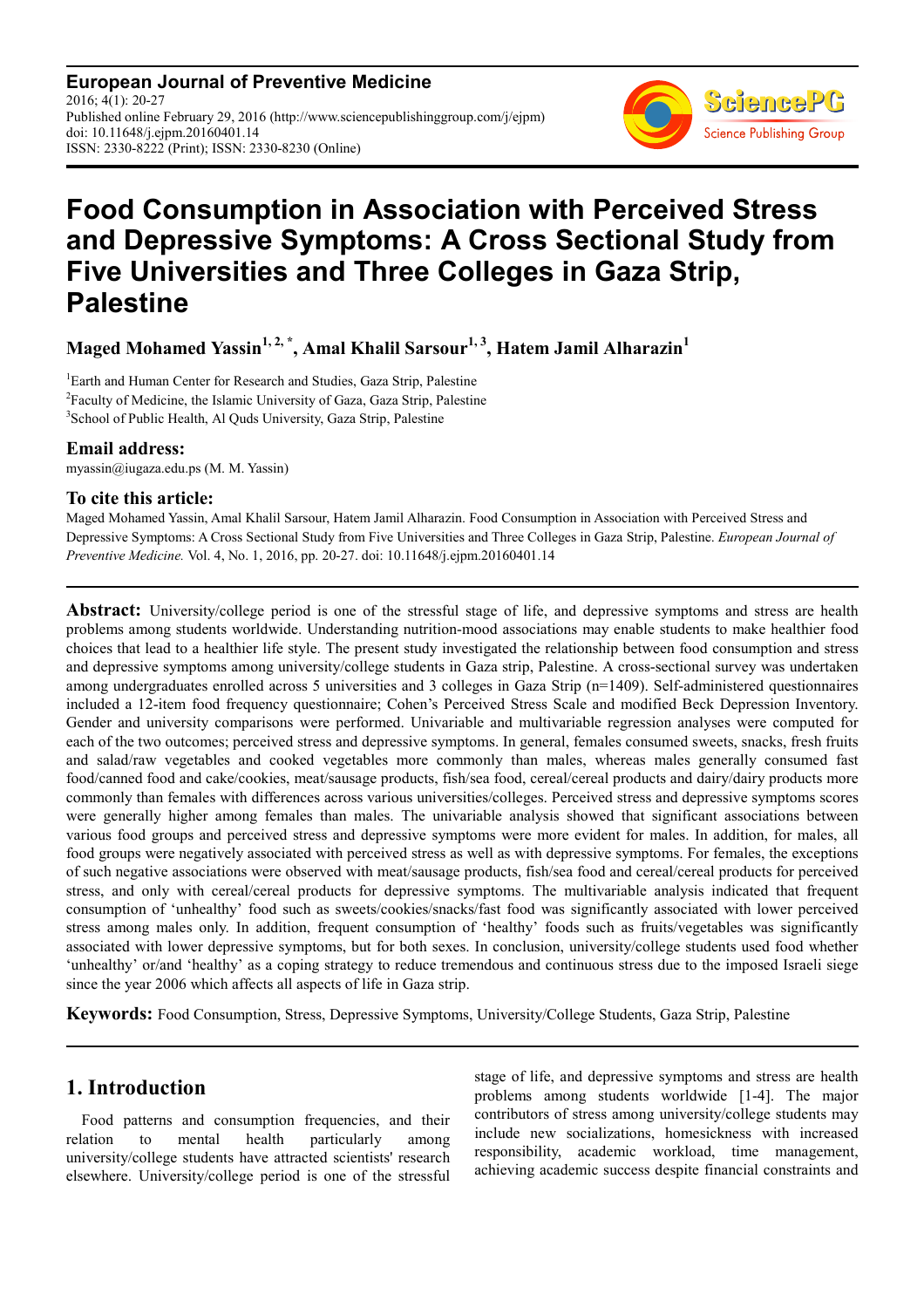aspects related to residency [5-7].

Stress is often related to appetite changes and patterns of food consumption. Eating behavior has been assumed to be as a coping strategy for stressful conditions [8]. However, patterns of diet seem to affect people mood and possibly vice versa. Consumption of certain food stuff has been suggested to relieve depressive moods [9]. On the other hand, stress and depressive symptoms were reported to result in poorer food choices [10]. Indeed, people experiencing periods of stress reported overeating food they would normally avoid, and that they ate these foods to feel better [11]. In addition, the effect of stress level on food choice seems to be different for men and women [12].

Associations between food stuff choice and perceived stress or depressive symptoms were documented. Ingestion of carbohydrate-rich diet seems to relieve depression. Such is the case for carbohydrate craving during depression that often leads to obesity and vice versa [13, 14]. Under stressful conditions, individuals with increased appetite preferred more types of sweet foods [15, 16]. Fast-food and commercial baked goods consumption was linked to a greater risk of suffering from depression [17]. However, a recent meta-analysis indicates that high-fish consumption can reduce the risk of depression [18]. Similarly, daily intake of five servings of fruit and vegetable was associated with lower psychological distress [19]. In addition, a dietary pattern of meat and dairy products was inversely related to stress level whereas intake of processed meat was associated with more psychological symptoms [10, 20].

Although many researchers examined the relationship between food consumption and mental health indicators represented by perceived stress and depressive symptoms among university/college students across the globe [1, 3, 21], no previous study explored such relationship in Gaza Strip. Understanding nutrition-mood associations may enable students to make healthier food decisions that lead to a healthier physical and emotional state. The general goal of the present study was to assess food consumption in relation to perceived stress and depressive symptoms across five universities and three colleges in Gaza strip. The specific objectives were to: 1) describe the food consumption behavior and two mental health indicators (perceived stress and depressive symptoms) of students by university/college and by sex, 2) examine the associations between food consumption behavior (individual food groups separately) and two mental health indicators by sex (univariable analysis) and 3) investigate the associations between food consumption behavior (all food groups together) and two mental health indicators by sex (multivariable analysis).

### **2. Materials and Methods**

#### *2.1. Sampling and Sample Size*

The present data were collected from five universities and three colleges in Gaza strip. The total sample was 1409 students. The numbers of students (n) per university/college were: Al-Azhar University (n=352), Al-Aqsa University (n=327), Palestine University (232), The Islamic University (173), Gaza University (54), College of Applied Sciences (n=223), Palestine college of Nursing (26) and Dar Al Dawa and Humanities College (n=22). Ethical approval was provided by the participating institutions. Students were informed about the study aims and that by completing a questionnaire they provided their informed consent to participate in the study. Data were confidential, and participation was voluntary and anonymous. For quality assurance, data were computer entered at one site to minimize potential data entry errors. Based on the number of returned questionnaires, the response rate was ≈85%.

#### *2.2. Assessment of Dietary Intake*

Dietary intake was assessed for the previous month. Students completed a food frequency questionnaire (12 indicator variables) that measured their consumption of sweets, cake/cookies, snacks, fast food/canned food, fresh fruits, salad/raw vegetables, cooked vegetables, lemonade/soft drinks, meat/sausage products, fish/sea food, dairy/dairy products and cereal/cereal products (See table 1). The instrument was created to include food groups that are important when studying dietary habits [22]. The introductory question, "How often do you eat the following foods?" asked students about the frequency of their usual consumption of each food group separately (rated on a 5 point scale: several times a day, daily, several times a week, 1–4 times a month, and never). The face and content validity of the instrument were ascertained by grounding the questionnaire on wide range of literature review. No formal test of validity was performed, but the questionnaire was similar to other food frequency questionnaires that had been validated  $[1, 3]$ .

#### *2.3. Stress and Depressive Symptoms Measures*

Perceived stress was measured with Cohen's Perceived Stress Scale (PSS-4 items), which assesses the degree to which situations in one's life are appraised as stressful [23]. It has been widely used in research on stress and health status. The questions in the scale ask about feelings and thoughts during the last month, using a 5-point Likert scale response format ( $1$  = Never,  $5$  = Very Often). Scores for individual students were obtained by summing their responses to all 4 items. In our sample of students, the scale had an excellent internal reliability where Cronbach's alpha of the PSS was 0.85. Depressive symptoms were measured using the modified Beck Depression Inventory (M-BDI) [24]. The modification of the original BDI included two approaches: (a) the four items per symptom, which assessed the specific symptom's intensity in the original BDI, were replaced by a single statement per symptom with a six-point Likert scale measuring its frequency in the last 4 weeks (with the two extreme categories labeled as  $1 =$  Never,  $6 =$  Almost Always), and (b) one symptom, which exhibited low specificity (loss of weight) was excluded. Sample items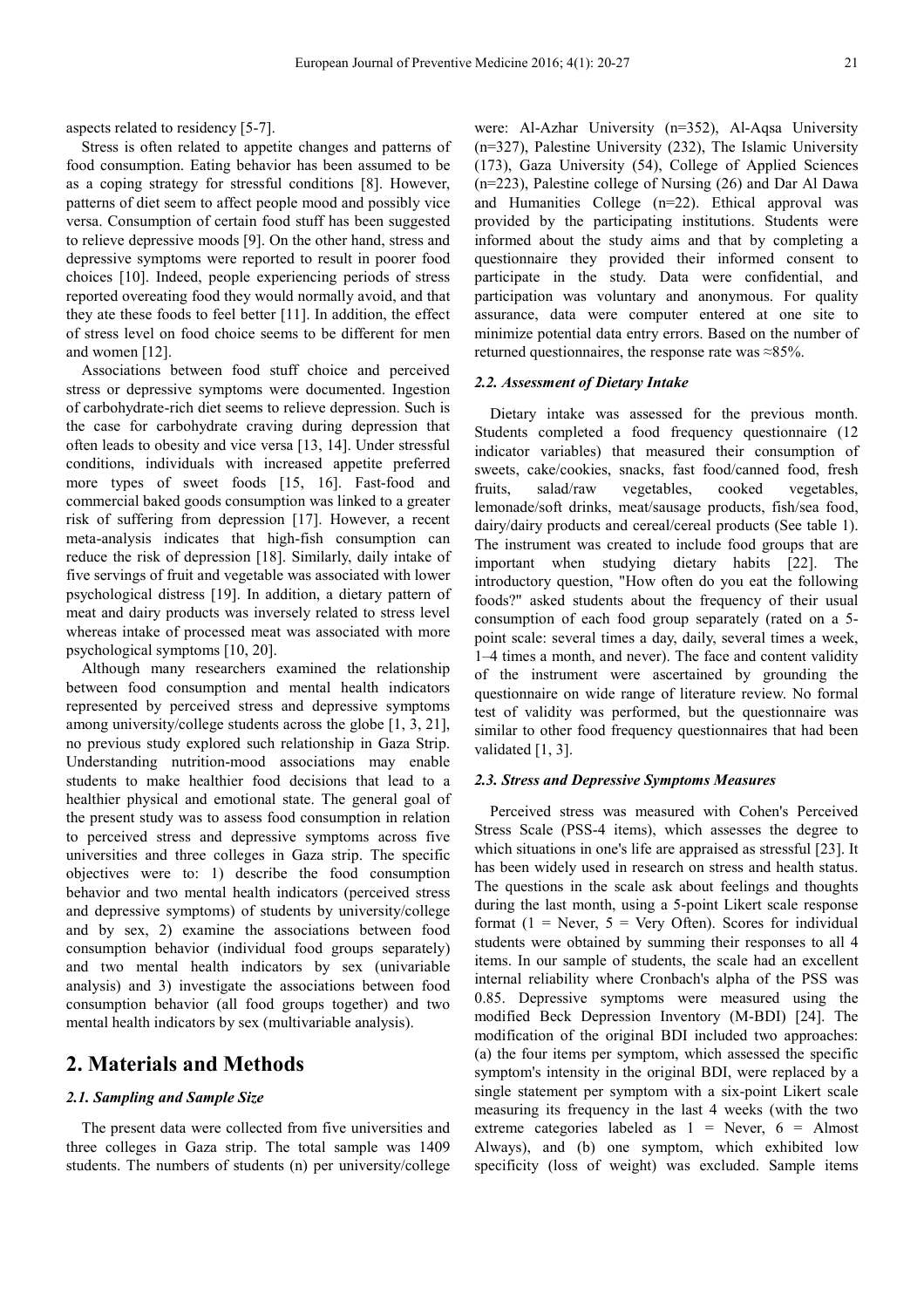include: "I feel sad", "I feel I am being failed", "I feel I am being punished", "I have thoughts of killing myself", "I have lost interest in other people", "I am worried about my appearance", and "I have no appetite". For every student, M-BDI score was the sum of student's response to all 20 items. In our sample, Cronbach's alpha of the M-BDI was 0.90.

### *2.4. Statistical Analysis*

The means of the consumption frequency of the various food groups as well as mental health indicators by university and sex were computed. Perceived Stress Score variable (PSS) was generated by dividing by 4 the sum of the responses to all 4 items of Cohen's Perceived Stress Scale (5 point Likert scale response format,  $1 =$  Never,  $5 =$  Very Often). In addition, M-BDI score (6-point Likert scale response format,  $1 =$  Never,  $6 =$  Almost Always) was computed by summing up the responses to all 20 items that measure this mental health indicator (Table 1). For the univariable analysis, associations between consumption of each food group individually and both mental health indicators were assessed using linear regression stratified by sex and adjusted for university. For the multivariable analysis, multiple linear regressions were used to assess associations between consumption of all food groups together and both mental health indicators, stratified by sex and adjusted for university. Hence, the authors were able to control for the effects of the other food groups while assessing the associations of any given food group.

# **3. Results**

### *3.1. Characteristics of the Study Population*

As indicated in Table 1, the study population comprised 1,409 students (632 males and 777 females; mean age=20.6 years  $\pm$  SD 2.6 years) from 5 universities and 3 colleges in Gaza Strip: Al-Azhar University (n=352, 25.0% of the sample, mean age=19.8 years), Al-Aqsa University (n=327, 23.2% of the sample, mean age=19.9 years), Palestine University (n=232, 16.5% of the sample, mean age=20.2 years), College of Applied Sciences (n=223, 15.8% of the sample, mean age=21.4 years), Islamic University (n=173, 12.3% of sample, mean age=21.5 years), Gaza University (n=54, 3.8% of sample, mean age=21.8 years), Palestine College of Nursing (n=26, 1.8% of the sample, mean age=22.5 years) and Dar Al Dawa and Humanities College  $(n=22, 1.6\%$  of the sample, mean age=23.3 years). The sample included first year undegraduates (n=491, 34.8%), second year undegraduates (n=385, 27.3%), third year undegraduates (n=235, 16.7%), fourth year undegraduates (n=258, 18.3%), and fifth year or more undegraduates (40, 2.8%). The sex distribution of students varied by each university/college**:** Al-Azhar University (61.6% females), Al-Aqsa University (68.2%), Palestine University (24.6%), College of Applied Sciences (54.7%), Islamic University (56.6%), Gaza University (61.1%), Palestine College of Nursing (50.0%) and Dar Al Dawa and Humanities College

(63.6%), reflecting the nature of the enrolled student populations at the different universities/colleges in Gaza Strip.

### *3.2. Food Consumption Behavior and Mental Health Indicators by University and Gender*

The frequency of food consumption differed by university and gender of students (Table 1). Females generally consumed sweets more commonly than males except at Al-Azhar, Palestine and Gaza Universities. Snacks were also more common among females except at Al-Aqsa and Palestine Universities. In contrast, males generally consumed fast food/canned food and cake/cookies more commonly than females except at Al-Aqsa and Islamic universities, and Dar Al Daw and Humanities College. Females also consumed fresh fruits more commonly (except at Al-Azhar university), and also consumed salad/raw vegetables and cooked vegetables (except at Al-Azhar and Islamic universities, and Palestine College of Nursing) more commonly than males. Conversely, consumption of meat/sausage products and fish/sea food was more common among males that females except at Al-Aqsa university and Dar Al Daw and Humanities College. Males also consumed cereal/cereal products more commonly (except at Islamic university), and also consumed dairy/dairy products (except at Al-Aqsa, Palestine and Islamic universities) more commonly than females. Concerning mental health indicators, females showed higher perceived stress (except at Dar Al Daw and Humanities College) and had higher depressive symptoms scores (except at Palestine College of Nursing). There were differences in perceived stress and depressive symptoms scores across the studied universities/colleges.

### *3.3. Food Consumption Behavior (Each Food Group Individually) in Relation to Mental Health Indicators by Gender (Univariable Analysis)*

As indicated by univariable analysis (Table 2), significant associations between various food groups and perceived stress and depressive symptoms were more evident for males (perceived stress: 11 significant food groups for males *versus* 1 food group for females; depressive symptoms: 11 significant food groups for males *versus* 7 food groups for females). For males, the significant associations between food groups and each of perceived stress and depressive symptoms were equal (11 associations for perceived stress, 11 associations for depressive symptoms). However, for females, the significant associations between food groups and each of perceived stress and depressive symptoms were not equal (1 association for perceived stress, 7 associations for depressive symptoms). In addition, for males, all food groups were negatively associated with perceived stress as well as with depressive symptoms. For females, the exceptions of such negative associations i.e. positive associations were observed with meat/sausage products, fish/sea food and cereal/cereal products for perceived stress, and only with cereal/cereal products for depressive symptoms.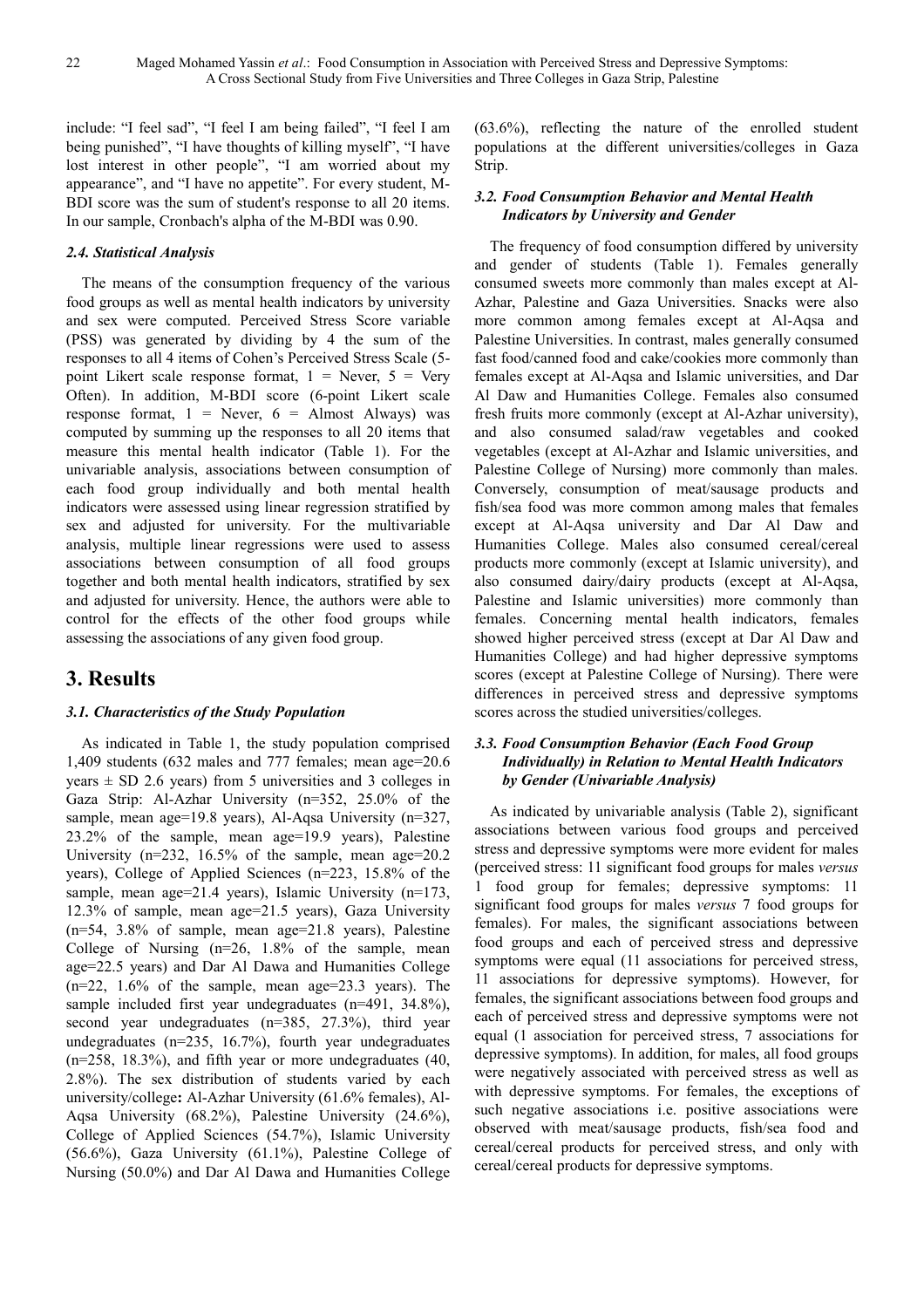| <b>Tuble 1.</b> Pood consumption and mental neath indicators (perceived stress and depressive symptoms) by antversity and gender. |                            |        |                              |                    |                                |                    |                                                        |        |                              |                    |                            |        |                                                         |        |                                                    |        |
|-----------------------------------------------------------------------------------------------------------------------------------|----------------------------|--------|------------------------------|--------------------|--------------------------------|--------------------|--------------------------------------------------------|--------|------------------------------|--------------------|----------------------------|--------|---------------------------------------------------------|--------|----------------------------------------------------|--------|
| University/Sex University                                                                                                         | Al-Azhar                   |        | Al-Aqsa<br><b>University</b> |                    | <b>Palestine</b><br>University |                    | <b>College of</b><br><b>Applied</b><br><b>Sciences</b> |        | <b>Islamic</b><br>University |                    | Gaza<br>University         |        | <b>Palestine</b><br><b>College of</b><br><b>Nursing</b> |        | Dar Al Dawa<br>and<br><b>Humanities</b><br>College |        |
|                                                                                                                                   | Male                       | Female | Male                         | <b>Female Male</b> |                                | <b>Female Male</b> |                                                        | Female | Male                         | <b>Female Male</b> |                            | Female | Male                                                    | Female | Male                                               | Female |
| Sample size                                                                                                                       | $n=352$                    |        | $n=327$                      |                    | $n=232$                        |                    | $n=223$                                                |        | $n=173$                      |                    | $n = 54$                   |        | $n=26$                                                  |        | $n=22$                                             |        |
|                                                                                                                                   | 135                        | 217    | 104                          | 223                | 175                            | 57                 | 101                                                    | 122    | 75                           | 98                 | 21                         | 33     | 13                                                      | 13     | 8                                                  | 14     |
| Dietary intake – Consumption of food groups*                                                                                      |                            |        |                              |                    |                                |                    |                                                        |        |                              |                    |                            |        |                                                         |        |                                                    |        |
| Sweets                                                                                                                            | 3.56                       | 3.44   | 3.51                         | 3.59               | 3.59                           | 3.42               | 3.39                                                   | 3.50   | 3.35                         | 3.70               | 3.90                       | 3.45   | 3.62                                                    | 3.85   | 3.38                                               | 3.57   |
| Cake/cookies                                                                                                                      | 3.33                       | 3.21   | 3.14                         | 3.40               | 3.34                           | 3.23               | 3.28                                                   | 3.22   | 3.15                         | 3.37               | 3.10                       | 3.21   | 3.46                                                    | 3.38   | 3.25                                               | 3.50   |
| Snacks                                                                                                                            | 3.42                       | 3.55   | 3.54                         | 3.28               | 3.51                           | 3.30               | 3.26                                                   | 3.43   | 3.32                         | 3.71               | 3.38                       | 3.45   | 3.00                                                    | 3.01   | 2.38                                               | 3.57   |
| Fast                                                                                                                              |                            |        |                              |                    |                                |                    |                                                        |        |                              |                    |                            |        |                                                         |        |                                                    |        |
| food/canned                                                                                                                       | 2.81                       | 2.67   | 2.92                         | 3.02               | 3.16                           | 2.65               | 2.72                                                   | 2.59   | 2.77                         | 3.00               | 2.76                       | 2.70   | 2.92                                                    | 2.38   | 1.88                                               | 2.36   |
| food                                                                                                                              |                            |        |                              |                    |                                |                    |                                                        |        |                              |                    |                            |        |                                                         |        |                                                    |        |
| Fresh fruits                                                                                                                      | 3.36                       | 3.29   | 3.18                         | 3.31               | 3.47                           | 3.54               | 3.24                                                   | 3.34   | 3.25                         | 3.27               | 3.57                       | 3.61   | 2.92                                                    | 3.23   | 2.88                                               | 3.50   |
| Salad/raw                                                                                                                         | 3.16                       | 3.15   | 3.05                         | 3.14               | 3.35                           | 3.70               | 3.09                                                   | 3.16   | 3.36                         | 3.26               | 3.14                       | 3.64   | 3.46                                                    | 3.23   | 3.00                                               | 3.36   |
| vegetables                                                                                                                        |                            |        |                              |                    |                                |                    |                                                        |        |                              |                    |                            |        |                                                         |        |                                                    |        |
| Cooked                                                                                                                            | 2.87                       | 2.81   | 2.80                         | 2.95               | 3.11                           | 3.19               | 2.99                                                   | 2.83   | 3.23                         | 3.00               | 2.71                       | 3.00   | 3.23                                                    | 3.08   | 3.00                                               | 3.43   |
| vegetables                                                                                                                        |                            |        |                              |                    |                                |                    |                                                        |        |                              |                    |                            |        |                                                         |        |                                                    |        |
| Lemonade/soft                                                                                                                     | 3.16                       | 2.89   | 3.00                         | 3.32               | 3.23                           | 3.04               | 3.25                                                   | 2.81   | 2.99                         | 2.79               | 3.19                       | 3.42   | 3.08                                                    | 3.46   | 2.50                                               | 2.86   |
| drinks                                                                                                                            |                            |        |                              |                    |                                |                    |                                                        |        |                              |                    |                            |        |                                                         |        |                                                    |        |
| Meat/sausage                                                                                                                      | 3.05                       | 2.88   | 2.80                         | 3.15               | 3.23                           | 2.88               | 3.00                                                   | 2.93   | 2.91                         | 2.87               | 3.24                       | 3.15   | 3.15                                                    | 2.38   | 2.75                                               | 2.79   |
| products                                                                                                                          |                            |        |                              |                    |                                |                    |                                                        |        |                              |                    |                            |        |                                                         |        |                                                    |        |
| Fish/sea food                                                                                                                     | 2.55                       | 2.32   | 2.42                         | 2.68               | 2.92                           | 2.63               | 2.66                                                   | 2.65   | 2.52                         | 2.38               | 2.67                       | 2.58   | 2.77                                                    | 2.23   | 2.38                                               | 2.86   |
| Dairy/dairy                                                                                                                       | 2.92                       | 2.65   | 2.54                         | 2.98               | 2.98                           | 3.11               | 2.85                                                   | 2.61   | 2.49                         | 2.74               | 2.86                       | 2.42   | 2.85                                                    | 1.69   | 2.75                                               | 2.64   |
| products                                                                                                                          |                            |        |                              |                    |                                |                    |                                                        |        |                              |                    |                            |        |                                                         |        |                                                    |        |
| Cereal/cereal                                                                                                                     | 3.90                       | 3.62   | 3.73                         | 3.63               | 3.54                           | 3.47               | 3.91                                                   | 3.51   | 3.61                         | 3.70               | 3.52                       | 3.45   | 3.69                                                    | 3.38   | 3.88                                               | 3.50   |
| products                                                                                                                          |                            |        |                              |                    |                                |                    |                                                        |        |                              |                    |                            |        |                                                         |        |                                                    |        |
| Mental health – Perceived stress and depressive symptoms<br>$M = 11.84$<br>$M = 11.90$                                            |                            |        |                              |                    |                                |                    |                                                        |        |                              |                    |                            |        |                                                         |        |                                                    |        |
| $PSS**$                                                                                                                           | $M = 12.32$<br>12.04 12.49 |        | 11.76 11.87                  |                    | 11.71 12.47                    |                    | $M = 12.00$<br>11.52 12.39                             |        | $M = 12.28$<br>12.25 12.31   |                    | $M = 11.81$<br>11.76 11.85 |        | $M = 12.42$<br>11.77 13.08                              |        | $M = 10.55$<br>12.00 9.71                          |        |
|                                                                                                                                   | $t = 1.73$                 |        | $t = 0.35$                   |                    | $t = 1.53$                     |                    | $t = 2.22$                                             |        | $t = 0.14$                   |                    | $t = 0.09$                 |        | $t = 1.26$                                              |        | $t = -1.75$                                        |        |
|                                                                                                                                   | $M = 54.75$                |        | $M = 57.38$                  |                    | $M = 53.47$                    |                    | $M = 55.04$                                            |        | $M = 49.68$                  |                    | $M = 57.13$                |        | $M = 54.04$                                             |        | $M = 43.95$                                        |        |
| $MBDI***$                                                                                                                         | 51.10 57.02                |        | 54.46 58.74                  |                    | 52.82 55.46                    |                    | 50.58 58.52                                            |        | 47.75 51.16                  |                    | 55.29 58.30                |        | 55.62 52.46                                             |        | 35.38 48.86                                        |        |
|                                                                                                                                   | $t = 3.03$                 |        | $t = 1.86$                   |                    | $t = 0.98$                     |                    | $t = 3.09$                                             |        | $t = 1.25$                   |                    | $t = 0.64$                 |        | $t = -0.68$                                             |        | $t = 1.83$                                         |        |
|                                                                                                                                   |                            |        |                              |                    |                                |                    |                                                        |        |                              |                    |                            |        |                                                         |        |                                                    |        |

*Table 1. Food consumption and mental health indicators (perceived stress and depressive symptoms) by university and gender.* 

\*Mean of the consumption frequency scale (1=never, 5=several times/day), \*\*Perceived Stress Scale by Cohen, higher scores indicate higher perceived stress, \*\*\*Modified Beck Depression Inventory, higher scores indicate stronger depressive symptoms, all cell values represent mean scores except MBDI where cell values are the sum of responses.

*Table 2. Associations between food consumption behavior and perceived stress and depressive symptoms (univariable analysis).*

|                        |         | <b>Perceived Stress Score (PSS)</b> |         |           | <b>Depressive Symptoms Score (M-BDI)</b> |           |         |           |  |  |
|------------------------|---------|-------------------------------------|---------|-----------|------------------------------------------|-----------|---------|-----------|--|--|
| Food group             | Female  |                                     | Male    |           | Female                                   |           | Male    |           |  |  |
|                        | P-value | Estimate*                           | P-value | Estimate* | P-value                                  | Estimate* | P-value | Estimate* |  |  |
| Sweets                 | 0.189   | $-0.047$                            | 0.005   | $-0.111$  | 0.464                                    | $-0.026$  | 0.051   | $-0.078$  |  |  |
| Cake/cookies           | 0.003   | $-0.078$                            | 0.001   | $-0.130$  | 0.001                                    | $-0.120$  | 0.005   | $-0.112$  |  |  |
| <b>Snacks</b>          | 0.515   | $-0.023$                            | 0.000   | $-0.146$  | 0.489                                    | $-0.025$  | 0.002   | $-0.124$  |  |  |
| Fast food/canned food  | 0.865   | $-0.006$                            | 0.000   | $-0.142$  | 0.840                                    | $-0.007$  | 0.030   | $-0.086$  |  |  |
| Fresh fruits           | 0.274   | $-0.039$                            | 0.003   | $-0.117$  | 0.000                                    | $-0.168$  | 0.000   | $-0.201$  |  |  |
| Salad/raw vegetables   | 0.654   | $-0.016$                            | 0.039   | $-0.082$  | 0.000                                    | $-0.133$  | 0.000   | $-0.214$  |  |  |
| Cooked vegetables      | 0.226   | $-0.044$                            | 0.024   | $-0.090$  | 0.005                                    | $-0.101$  | 0.000   | $-0.165$  |  |  |
| Lemonade/soft drinks   | 0.540   | $-0.022$                            | 0.001   | $-0.133$  | 0.008                                    | $-0.094$  | 0.002   | $-0.126$  |  |  |
| Meat/sausage products  | 0.907   | 0.004                               | 0.006   | $-0.109$  | 0.042                                    | $-0.073$  | 0.000   | $-0.147$  |  |  |
| Fish/sea food          | 0.785   | 0.010                               | 0.006   | $-0.109$  | 0.240                                    | $-0.040$  | 0.001   | $-0.126$  |  |  |
| Dairy/dairy products   | 0.957   | $-0.002$                            | 0.026   | $-0.089$  | 0.015                                    | $-0.088$  | 0.032   | $-0.086$  |  |  |
| Cereal/cereal products | 0.262   | 0.040                               | 0.227   | $-0.048$  | 0.923                                    | 0.003     | 0.026   | $-0.089$  |  |  |

Each food group adjusted only for university; separate models for males and females and for both mental health indicators; estimates are the Standardized Coefficients; \*change in the corresponding score (PSS or M-BDI) per one unit of the food group frequency scale.

### *3.4. Food Consumption Behavior (All Food Groups Together) in Relation to Mental Health Indicators by Gender (Multivariable Analysis)*

The multivariable analysis between food consumption frequency and perceived stress and depressive symptoms stratified by gender is presented in Table 3. Frequent consumption of sweets/cookies/snacks/fast food was significantly associated with lower perceived stress among males only. In addition, frequent consumption of fruits/vegetables was also significantly associated with lower depressive symptoms, but for both sexes. However,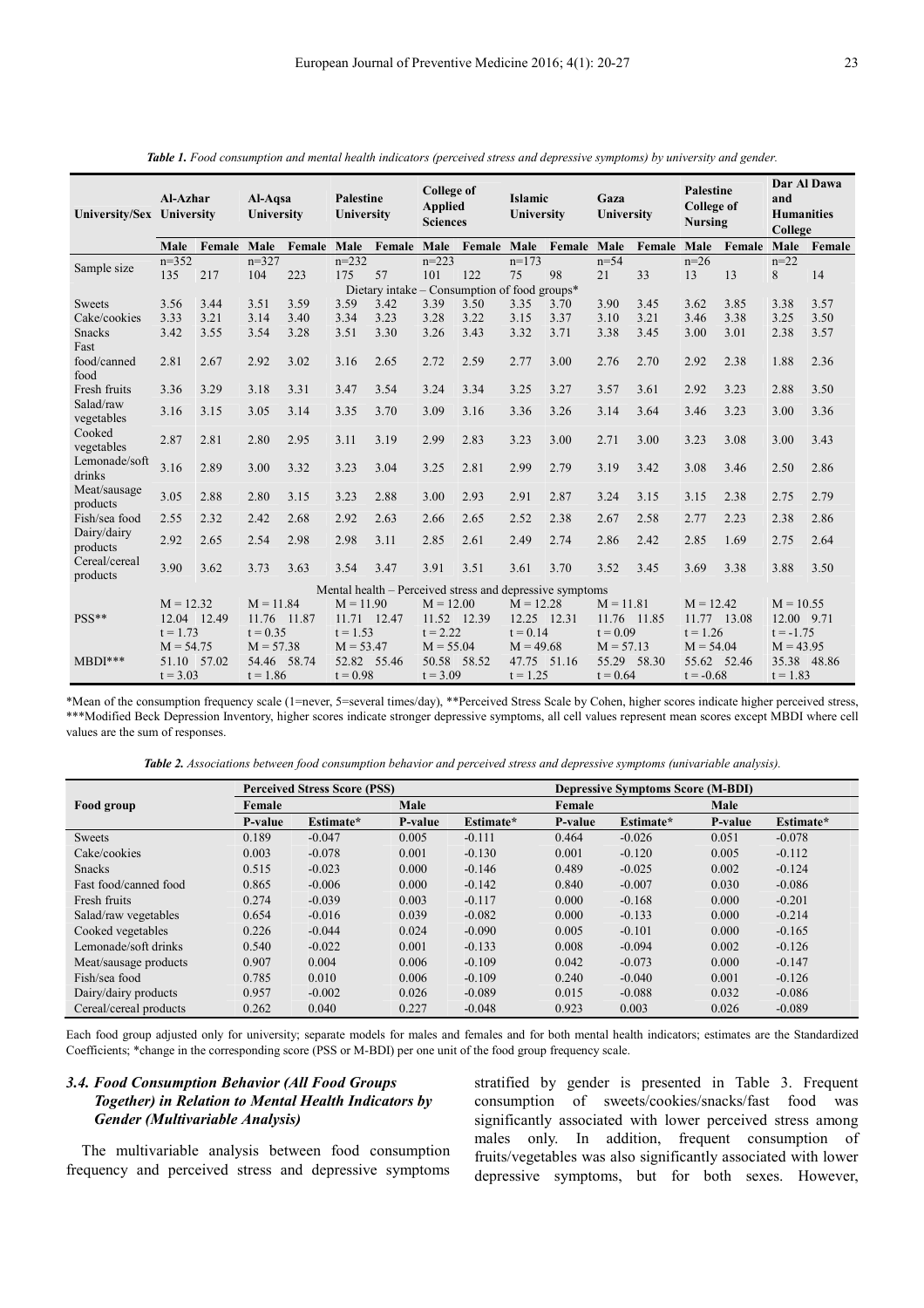consumption of lemonade/soft drinks, meat/sausage products, fish/sea food, dairy/dairy products, and cereal/cereal products

was not associated with either perceived stress or depressive symptoms among males and females.

**Table 3.** Associations between food consumption behavior and perceived stress and depressive symptoms (multivariable analysis).

|                                   |         | <b>Perceived Stress Score (PSS)</b> |         |           | <b>Depressive Symptoms Score (M-BDI)</b> |           |                |           |  |
|-----------------------------------|---------|-------------------------------------|---------|-----------|------------------------------------------|-----------|----------------|-----------|--|
| Food group or subscale            | Female  |                                     | Male    |           | Female                                   |           | Male           |           |  |
|                                   | P-value | Estimate*                           | P-value | Estimate* | <b>P-value</b>                           | Estimate* | <b>P-value</b> | Estimate* |  |
| Sweets/Cookies/Snacks/fast food** | 0.141   | $-0.054$                            | 0.003   | $-0.136$  | 0.348                                    | $-0.034$  | 0.327          | $-0.043$  |  |
| Fruits/vegetables***              | 0.224   | $-0.050$                            | 0.473   | $-0.033$  | 0.000                                    | $-0.159$  | 0.000          | $-0.198$  |  |
| Lemonade/soft drinks              | 0.766   | $-0.012$                            | 0.148   | $-0.065$  | 0.493                                    | $-0.027$  | 0.731          | $-0.015$  |  |
| Meat/sausage products             | 0.664   | 0.018                               | 0.955   | $-0.003$  | 0.572                                    | $-0.023$  | 0.366          | $-0.042$  |  |
| Fish/sea food                     | 0.513   | 0.027                               | 0.436   | $-0.036$  | 0.429                                    | 0.032     | 0.494          | $-0.031$  |  |
| Dairy/dairy products              | 0.839   | $-0.008$                            | 0.949   | $-0.003$  | 0.125                                    | $-0.059$  | 0.405          | 0.037     |  |
| Cereal/cereal products            | 0.164   | 0.052                               | 0.827   | $-0.009$  | 0.178                                    | 0.050     | 0.218          | $-0.050$  |  |

Each food group adjusted for university and for all other variables in the table; separate models for males and females and for both mental health indicators; estimates are the Standardized Coefficients; \*change in the corresponding score (PSS or MBDI) per one unit of the food group frequency scale; \*\*Sweets/cookies/snacks/fast food subscale: mean of four items (sweets, cakes/cookies, snacks, fast food); \*\*\*Fruits/vegetables subscale: mean of three items (fresh fruits, salads, cooked vegetables).

## **4. Discussion**

University/college students are of particular concern as they have greater freedom and control over their lifestyles, and unhealthy food practices and habits could impose health risks later in their life. Therefore, it is worthwhile to assess food patterns and consumption frequencies in relation to mental health indicators such as perceived stress and depressive symptoms among university/college students. Better understanding of such relationships may 1) enable students to make healthier food behavior that leads to a healthier physical and emotional state and 2) could be valuable in intervention strategies to reduce stress and depressive symptoms especially in Gaza strip where people encountered tremendous and continuous stress due to the imposed Israeli siege since the year 2006 which affects all aspects of life.

Data presented in this study revealed that females generally consumed sweets and snacks more commonly than males, with differences across various universities/colleges. Such result is in agreement with other university/college studies carried out in three European countries including Germany, Poland and Bulgaria [1], Saudi Arabia [25] and in Egypt [26] that used similar food frequency questionnaire. In addition, females also consumed fresh fruits, salad/raw vegetables and cooked vegetables more commonly than males. Previous research articles around the globe coincided with this result in reporting that female university students ate more fruits and vegetables than males [27-29]. In this context, one can say that females behaved healthier than males in terms of consuming healthier food such as fruits and vegetables. Indeed, gender difference towards such healthy food consumption was documented, but not well understood [30].

For male students, consumption of fast food/canned food and cake/cookies was generally more frequent than females. Similar results were reported among university/college students from USA [31]; Bangladesh [32]; Lebanon [33] and from Italy [29]. In addition, a study from China showed that the average monthly cost and calorie intake of fast food were significantly higher in male students than females [34]. This

implies that male students ate more unhealthy food such as fast food which is characterized by being rich in calories, salt, saturated fat and simple carbohydrates that contribute to obesity and cardiovascular disease [35, 36]. Meat/sausage products and fish/sea food consumption was also generally more common among male students. Previous research from Greece [37] and United Kingdom [3] pointed out that male students ate meat and fish more frequent with a statistically significant difference than females. Similarly, consumption of cereal/cereal products and dairy/dairy products were more common among male students. Such finding was in concurrent with the results of other authors [38, 39].

As indicated in the present investigation, female students generally showed higher perceived stress and depressive symptoms scores than males. Similar results were obtained [40, 41]. In this regard and as previously mentioned, the differences in students' nutritional behavior as well as in mental health indicators across the participating universities/colleges in Gaza strip do exist. The causes stand behind such differences are intricate to be explained and few studies were able to raise out our understandings of such discrepancies and relations. However, several factors were suggested including student-level variables and/or universitylevel features [42]. Despite that, many confounding factors that could confound such complex relations are usually not measured.

As illustrated by univariable analysis (assessed the relationship between individual food group and two mental health indicators by gender), significant associations between various food groups and perceived stress and depressive symptoms were more evident for males. All food groups were negatively associated with perceived stress and depressive symptoms among males. For females, the exceptions of such negative associations were observed with meat/sausage products, fish/sea food and cereal/cereal products for perceived stress, and only with cereal/cereal products for depressive symptoms. The overall interesting point of such results is that male students in Gaza strip consumed various 'unhealthy' and 'healthy' foods more frequently than females as a coping strategy for tremendous and continuous stress due to the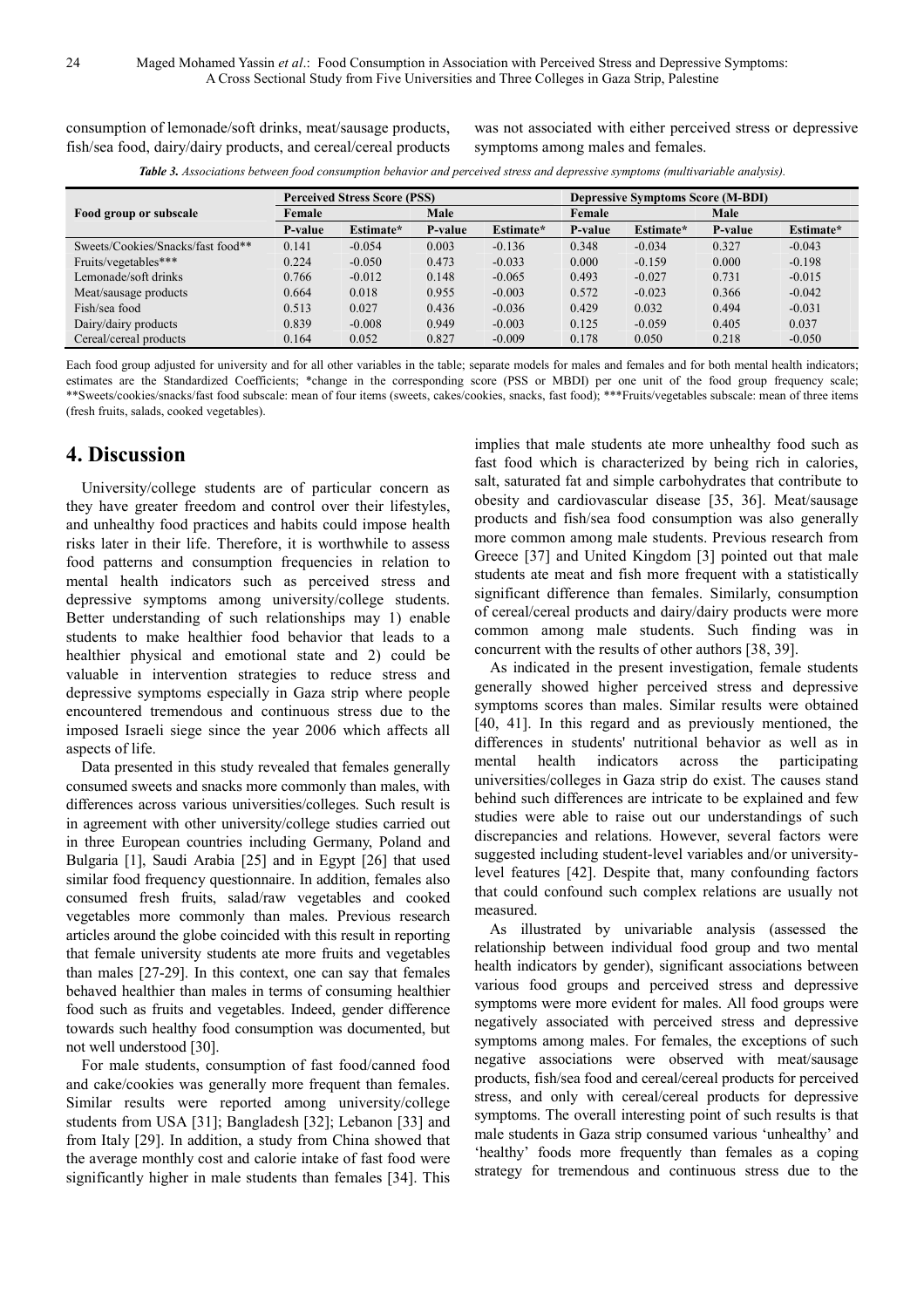imposed Israeli siege which affects all aspects of life. It is accepted that eating behavior is more likely to be a coping strategy for stressful conditions [16, 43]. However physiologic modulation of eating behavior and stress to one another is still not fully understood. One of the attractive proposed mechanism is the interactions between the hypothalamicpituitary-adrenal axis and eating [44].

In addition to initial univariable analysis, it is essential to clarify the relationships between the various food groups (collectively) and the mental health indicators. Hence, multivariable analysis was subsequently employed to control for all the other variables under investigation. This coincides with a previous investigation which have pointed out that it is more important to study the overall dietary pattern than isolated nutrients [45]. In the present research, multivariable analysis revealed that frequent consumption of 'unhealthy' food such as sweets/cookies/snacks/fast food was significantly associated with lower perceived stress among males only. This finding supports research on stress and dietary behavior among first-year university students in Australia that found a distinct difference in food selection patterns between stressed male and female students, with stress being a more significant predictor of unhealthy food selection among male students [39]. There is some evidence that preference of foods high in fat and sugar may influence opioid releases in the brain as a coping "reward" after a stressful situation which produces behavioral reinforcement [46].

In connection to 'healthy' food consumption such as fruits/vegetables, the current study found that frequent consumption of this food group was significantly associated with lower depressive symptoms, but for both sexes. Again this finding is in agreement with that previously reported [3] and coincides with the general conception that food consumption reduces stress [47]. However, the question "how do fruits and vegetables alleviate stress?" needs to be resolved. One study hypothesized that folate substance present in fruit and vegetables increases methylation processes and the regulation of neurotransmitters, such as serotonin which, in turn, is associated with a lower risk of depression [48]. Another study proposed that eating fresh fruit and vegetables improve absorption of the amino acid Ltryptophan which causes the body to release serotonin making the person to feel good and relaxed as a result of stress relief [49]. Therefore, food consumption may impact stress both physiologically and psychologically. Future research is needed, perhaps employing quantitative and qualitative methodologies to uncover how stress and eating behavior are associated among university populations of young adults. In addition, launching of comprehensive nutritional health promotion programmes may have the potential to influence positively on students' life during stressful university/college period.

### **5. Conclusions**

Perceived stress and depressive symptoms scores were generally higher among females than males. Significant associations between various food groups and perceived stress and depressive symptoms were more evident for males. University/college students used food whether 'unhealthy' or/and 'healthy' as a coping strategy to reduce tremendous and continuous stress due to the imposed Israeli siege since the year 2006 which affects all aspects of life in Gaza strip.

### **Acknowledgments**

The authors would like to thank Dr Walid El Ansari for his contribution and adopting and modifying the study tools on which this paper is based. In addition we wish to acknowledge the team in Earth and Human Center for Research and Studies for their participation in the data collection. This research was funded by Earth and Human Center for Research and Studies.

### **References**

- [1] Mikolajczyk RT, El Ansari W, Maxwell AE. Food consumption frequency and perceived stress and depressive symptoms among students in three European countries. Nutr J. 2009; 8: 31.
- [2] Gambetta-Tessini K, Mariño R, Morgan M, Evans W, Anderson V. Stress and health-promoting attributes in Australian. New Zealand, and Chilean dental students, J Dent Educ. 2013; 77 (6): 801-809.
- [3] El Ansari W, Oskrochi R, Labeeb S, Stock C. Symptoms and health complaints and their association with perceived stress at university: survey of students at eleven faculties in Egypt. Cent Eur J Public Health. 2014; 22 (2): 68-79.
- [4] Beiter R, Nash R, McCrady M, Rhoades D, Linscomb M, Clarahan M. et al. The prevalence and correlates of depression, anxiety, and stress in a sample of college students. J Affect Disord. 2015; 173: 90-96.
- [5] Britz J, Pappas E. Sources and outlets of stress among university students: Correlations between stress and unhealthy habits, URJHS http://www.kon.org/urc/urc\_research\_journal9.html. 2010.
- [6] Bulo JG, Sanchez MG. Sources of stress among college students. CVCITC Res J. 2014; 1 (1): 16-25.
- [7] Borjalilu S, Mohammadi A, Mojtahedzadeh R. Sources and severity of perceived stress among Iranian medical students. Iran Red Crescent Med J. 2015; 17 (10): e17767.
- [8] Adam TC, Epel ES. Stress, eating and the reward system. Physiol Behav. 2007; 91: 449-58.
- [9] Singh M. Mood, food, and obesity. Front Psychol. 2014; 5: 925.
- [10] Roohafza H, Sarrafzadegan N, Sadeghi M, Rafieian-Kopaei M, Sajjadi F, Khosravi-Boroujeni H. The association between stress levels and food consumption among Iranian population. Arch Iran Med. 2013; 16 (3): 145-48.
- [11] Zellner DA, Loaiza S, Gonzalez Z, Pita J, Morales J, Pecora D. et al. Food selection changes under stress. Physiol Behav. 2006; 87 (4): 789-93.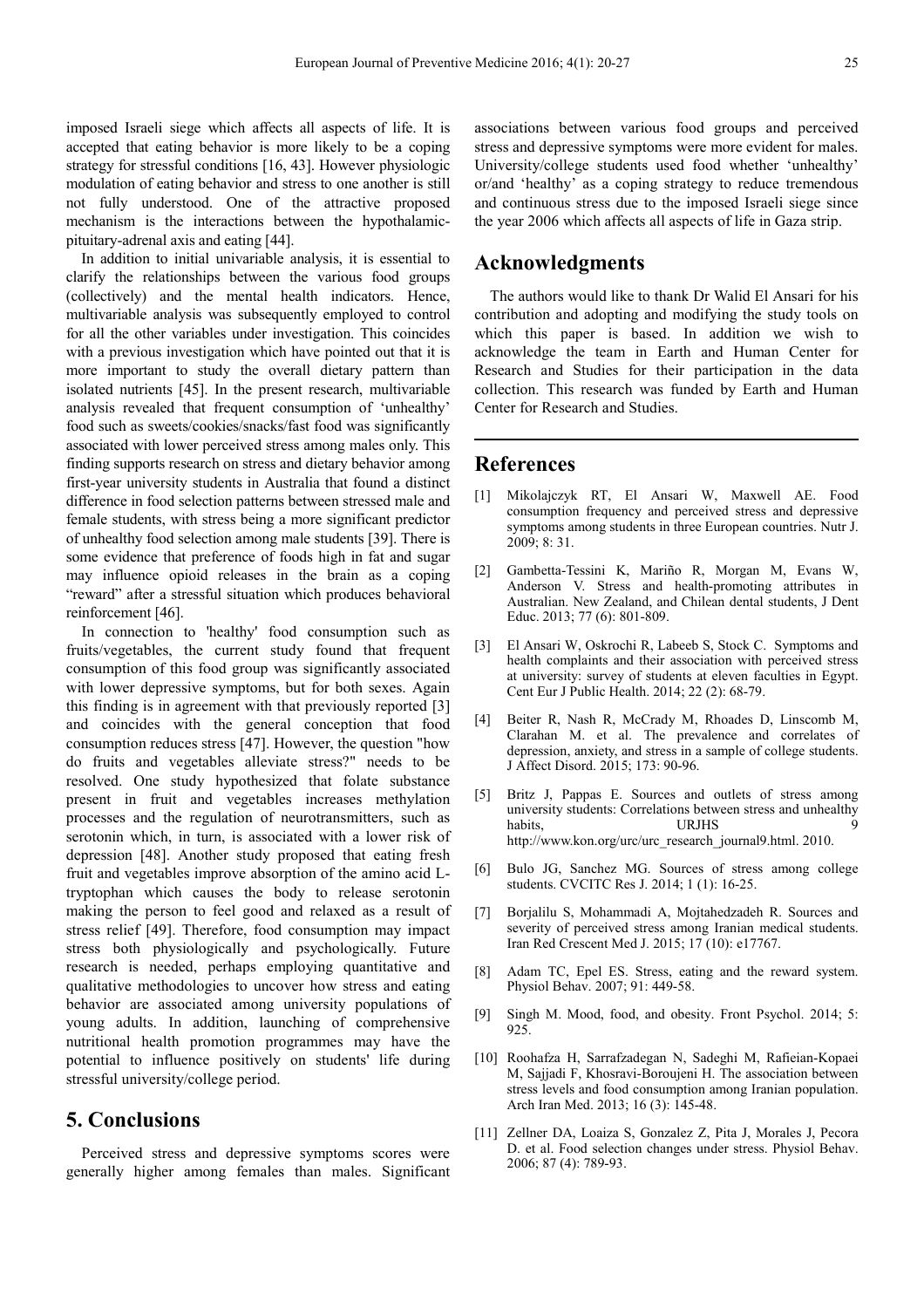- [12] Tajik E, Latiff LA, Javadi M, Mohammadzadeh M. Stress, depression and obesity among adolescents: a narrative review. Pyrex J Nut Met. 2015; 1 (1): 1-5.
- [13] Pepino MY, Finkbeiner S, Mennella JA. Similarities in food cravings and mood states between obese women and women who smoke tobacco. Obesity (Silver Spring). 2009; 17: 1158-63.
- [14] Shabbir F, Patel A, Mattison C, Bose S, Krishnamohan R, Sweeney E. et al. Effect of diet on serotonergic neurotransmission in depression. Neurochem Int. 2013; 62: 324-29.
- [15] Habhab S, Sheldon JP, Loeb RC. The relationship between stress, dietary restraint, and food preferences in women. Appetite. 2009; 52 (2): 437-44.
- [16] Pool E, Brosch T, Delplanque S, Sander D. Stress increases cue-triggered "wanting" for sweet reward in humans. J Exp Psychol Anim Learn Cogn. 2015; 41(2): 128-36.
- [17] Sánchez-Villegas A, Toledo E, de Irala J, Ruiz-Canela M, Pla-Vidal J, Martínez-González MA. Fast-food and commercial baked goods consumption and the risk of depression. Public Health Nutr. 2012; 15 (3): 424-32.
- [18] Li F, Liu X, Zhang D. Fish consumption and risk of depression: a meta-analysis. J Epidemiol Community Health. 2015; 0: 1-6.
- [19] Richard A, Rohrmann S, Vandeleur CL, Mohler-Kuo M, Eichholzer M. Associations between fruit and vegetable consumption and psychological distress: results from a population-based study. BMC Psychiatry. 2015; 15: 213.
- [20] Jacka FN, Pasco JA, Mykletun A, Williams LJ, Hodge AM, O'Reilly SL. et al. Association of Western and Traditional diets with depression and anxiety in women. Am J Psychiatry. 2010; 167 (3): 305-11.
- [21] Liu C, Xie B, Chou C, Koprowski C, Zhou D, Palmer P. et al. Perceived stress, depression and food consumption frequency in the college students of China seven cities. Physiol Behav. 2007; 92 (4): 748-54.
- [22] Von Bothmer MI, Fridlund B. Gender differences in health habits and in motivation for a healthy lifestyle among Swedish university students. Nurs Health Sci. 2005; 7: 107-18.
- [23] Cohen S, Kamarck T, Mermelstein R. A global measure of perceived stress. J Health Soc Behav. 1983; 24 (4): 385-96.
- [24] Schmitt M, Beckmann M, Dusi D, Maes J, Schiller A, Schonauer K. Messgüte des vereinfachten Beck-Depressions-Inventars (BDI-V). Diagnostica. 2003; 49: 147-56.
- [25] El-Qudah JM, Al-Omran H, Abu-Alsoud B, Al-Shek Yousef TOI. Nutritional status among a sample of Saudi college students. Curr Res J Biol Sci. 2012; 4 (5): 557-62.
- [26] El Ansari W, Berg-Beckhoff G. Nutritional correlates of perceived stress among university students in Egypt. Int J Environ Res Public Health. 2015; 12: 14164-176.
- [27] Perera T, Madhujith T. The pattern of consumption of fruits and vegetables by undergraduate students: A case study. Trop Agric Res. 2012; 23 (3): 261-71.
- [28] Elsoadaa SS, Abdelhafez AM, Rabeh NM, Zahran SE, Osfor MMH. Consumption of fruits and vegetables among UmmAl-Qura university students in Makkah, Saudi Arabia: A cross section study. Life Sci J. 2013; 10 (4): 223-31.
- [29] Teleman AA, de Waure C, Soffiani V, Poscia A, Di Pietro ML. Nutritional habits in Italian university students. Ann Ist Super Sanita. 2015; 51 (2): 99-105.
- [30] Emanuel AS, McCully SN, Gallagher KM, Updegraff JA. Theory of Planned Behavior explains gender difference in fruit and vegetable consumption. Appetite. 2012; 59 (3): 693- 97.
- [31] Stockton S, Baker D. College students' perceptions of fast food restaurant menu items on health. Am J Health Educ. 2013; 44 (2): 74-80.
- [32] Goon S, Bipasha MS, Islam MS. Fast food consumption and obesity risk among university students of Bangladesh. EJPM. 2014; 2 (6): 99-104.
- [33] El-Kassas G, Itani L, El Ali Z. Obesity risk factors among Beirut Arab University students in Tripoli-Lebanon. J Nutr Food Sci. 2015; 5: 421.
- [34] Rui-Hui M. Fast-food consumption among college students based on cost and thermal analysis. Adv J Food Sci. Technol. 2015; 8 (2): 122-25.
- [35] Morse KL, Driskell JA. Observed sex differences in fast-food consumption and nutrition self-assessments and beliefs of college students. Nutr Res. 2009; 29 (3): 173-79.
- [36] Ibrahim NK, Mahnashi M, Al-Dhaheri A, Al-Zahrani B, Al-Wadie E, Aljabri M. et al. Risk factors of coronary heart disease among medical students in King Abdulaziz University, Jeddah, Saudi Arabia. BMC Public Health. 2014; 14: 411.
- [37] Evagelou E, Vlachou E, Polikandrioti M, Koutelekos I, Dousis E, Kyritsi E. Exploration of nursing students' dietary habits. Health Sci J. 2014; 8 (4): 452-68.
- [38] Mogre V, Nyaba R, Aleyira S, Sam NB. Demographic, dietary and physical activity predictors of general and abdominal obesity among university students: a cross-sectional study. Springerplus. 2015; 4: 226.
- [39] Papier K, Ahmed F, Lee P, Wiseman J. Stress and dietary behaviour among first-year university students in Australia: sex differences. Nutrition. 2015; 31 (2): 324-30.
- [40] Backović DV, Zivojinović JI, Maksimović J, Maksimović M. Gender differences in academic stress and burnout among medical students in final years of education. Psychiatr Danub. 2012; 24 (2): 175-81.
- [41] Al-Sowygh ZH. Academic distress, perceived stress and coping strategies among dental students in Saudi Arabia. Saudi Dent J. 2013; 25 (3): 97-105.
- [42] El Ansari W, Stock C, UK Student Health Group, Snelgrove S, Hu X, Parke S. et al. Feeling healthy? A survey of physical and psychological wellbeing of students from seven universities in the UK. Int J Environ Res Public Health. 2011; 8 (5): 1308-23.
- [43] Abd El-Aziz AM, Sharkawy SA, Yousef YE. Relationship between stress and eating habits among nursing students in Assiut. Med J Cairo Univ. 2014; 82 (2): 47-55.
- [44] Sominsky L, Spencer SJ. Eating behavior and stress: a pathway to obesity. Front Psychol. 2014; 13 (5): 434-42.
- [45] Sanchez-Villegas A, Martínez-González MA. Diet, a new target to prevent depression?. BMC Med. 2013; 11: 3.